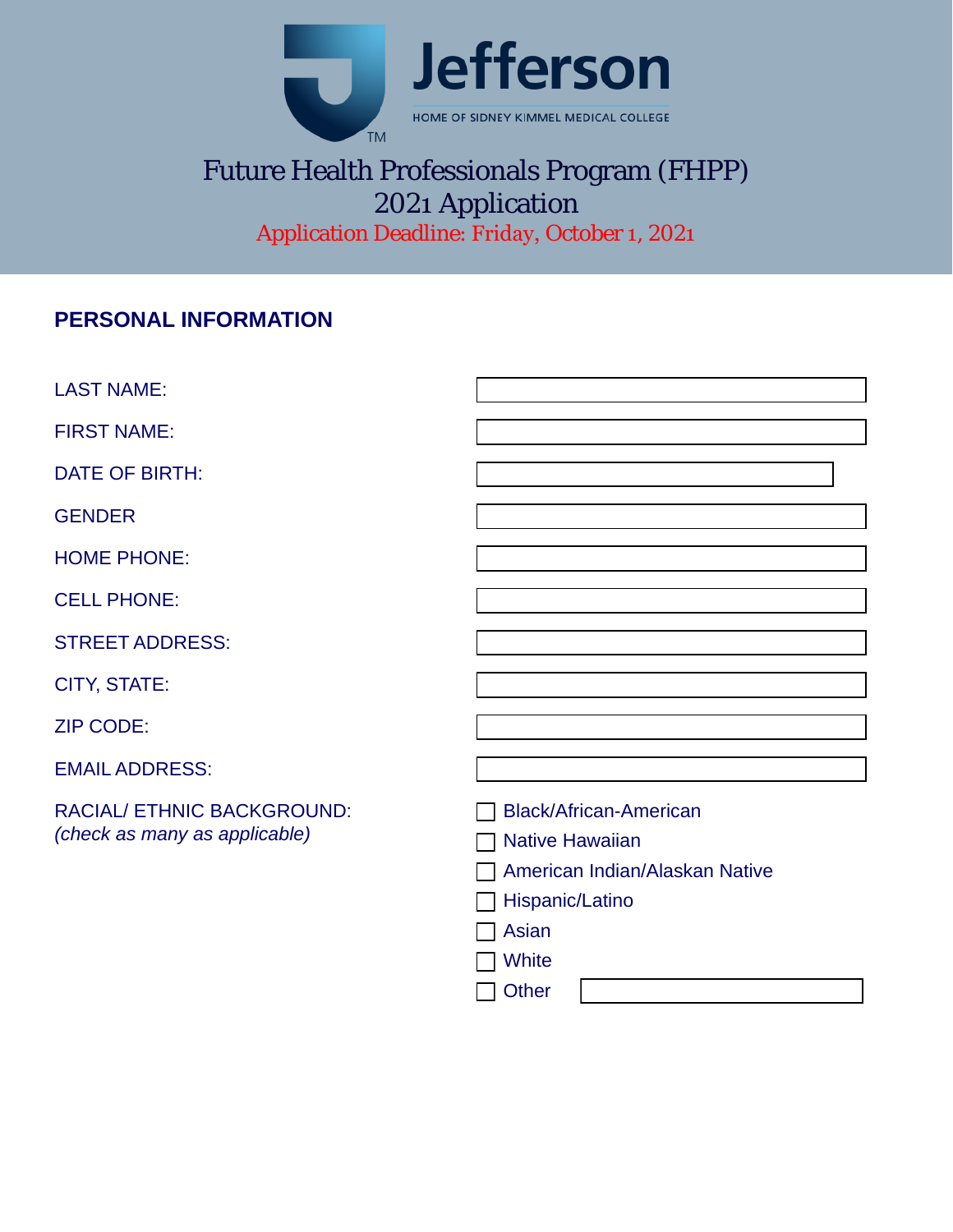## **HIGH SCHOOL INFORMATION**

| <b>NAME OF HIGH SCHOOL:</b>                                                                          |                                                       |
|------------------------------------------------------------------------------------------------------|-------------------------------------------------------|
| <b>STREET ADDRESS:</b>                                                                               |                                                       |
| <b>CITY, STATE:</b>                                                                                  |                                                       |
| <b>ZIP CODE:</b>                                                                                     |                                                       |
| <b>GRADE:</b><br>(As of September 2021)                                                              | ○ Sophomore<br>$\bigcirc$ Junior<br>$\bigcirc$ Senior |
| Have you ever been diagnosed with either a<br>physical or cognitive disability and/or<br>impairment? | Yes<br><b>No</b>                                      |
| If yes, what accommodations do you require?                                                          |                                                       |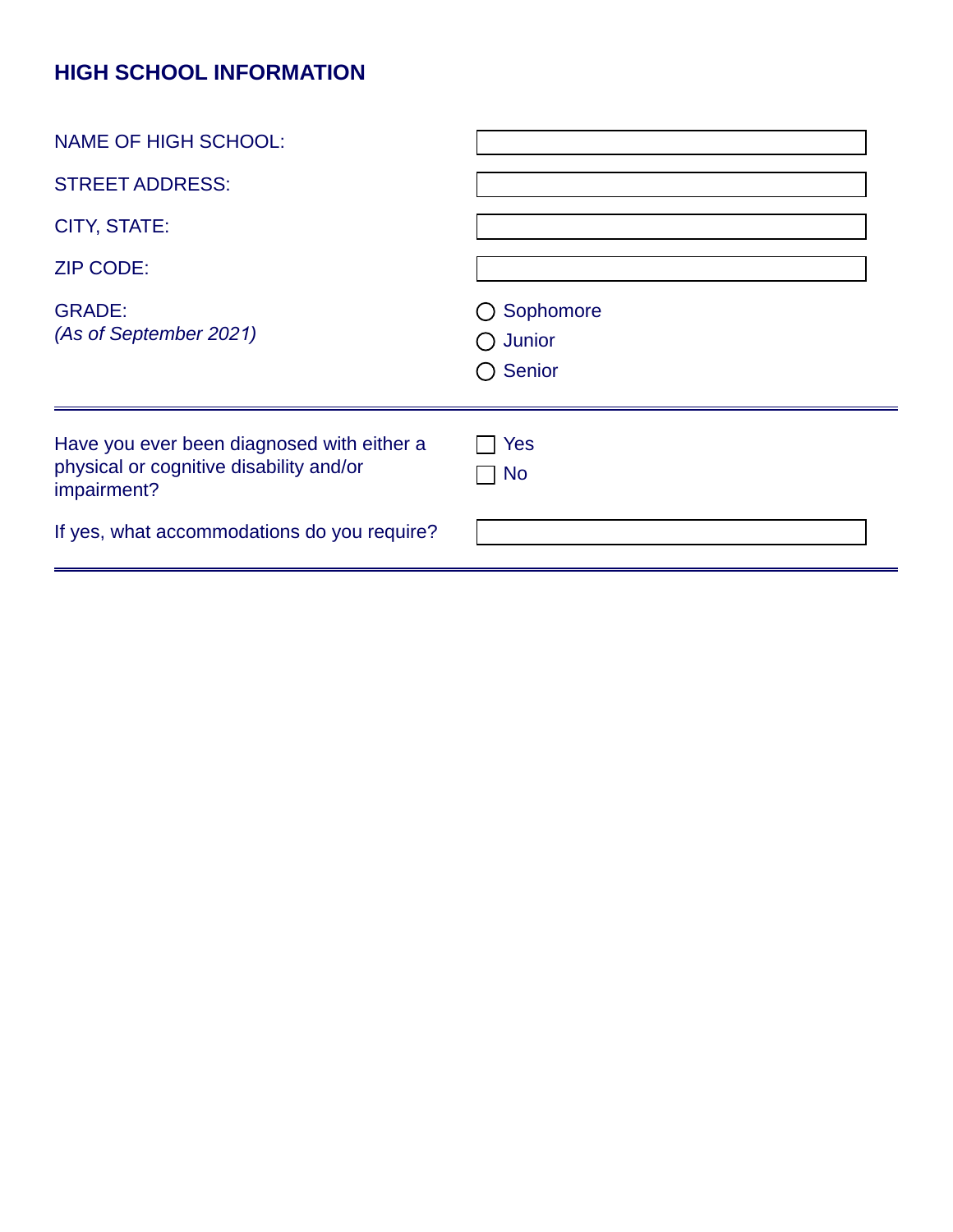## **PARENT/GUARDIAN CONTACT INFORMATION**

| NAME:                   |  |
|-------------------------|--|
| <b>RELATIONSHIP:</b>    |  |
| <b>STREET ADDRESS:</b>  |  |
| <b>CITY, STATE:</b>     |  |
| <b>ZIP CODE:</b>        |  |
| <b>HOME/CELL PHONE:</b> |  |
| <b>WORK PHONE:</b>      |  |
| <b>EMAIL ADDRESS:</b>   |  |

The following items will be required in order to submit an application. Applications that do not have the required documents and letters by the deadline will be considered incomplete.

#### **This Application Form**

**Personal Statement (Below):** (approximately 250-500 words) telling us about yourself and explaining why you are interested in any of the health professions and how the program will support your academic aspirations and career interests.

**Teacher Recommendation Form:** Please ask a current science or math teacher, or school counselor who knows about your work ethic and achievements to complete the **online** teacher recommendation form on our website.

Please email any questions to moira.pannepacker@jefferson.edu

*Incomplete applications will not be considered. Late applications will only be considered if space is available.*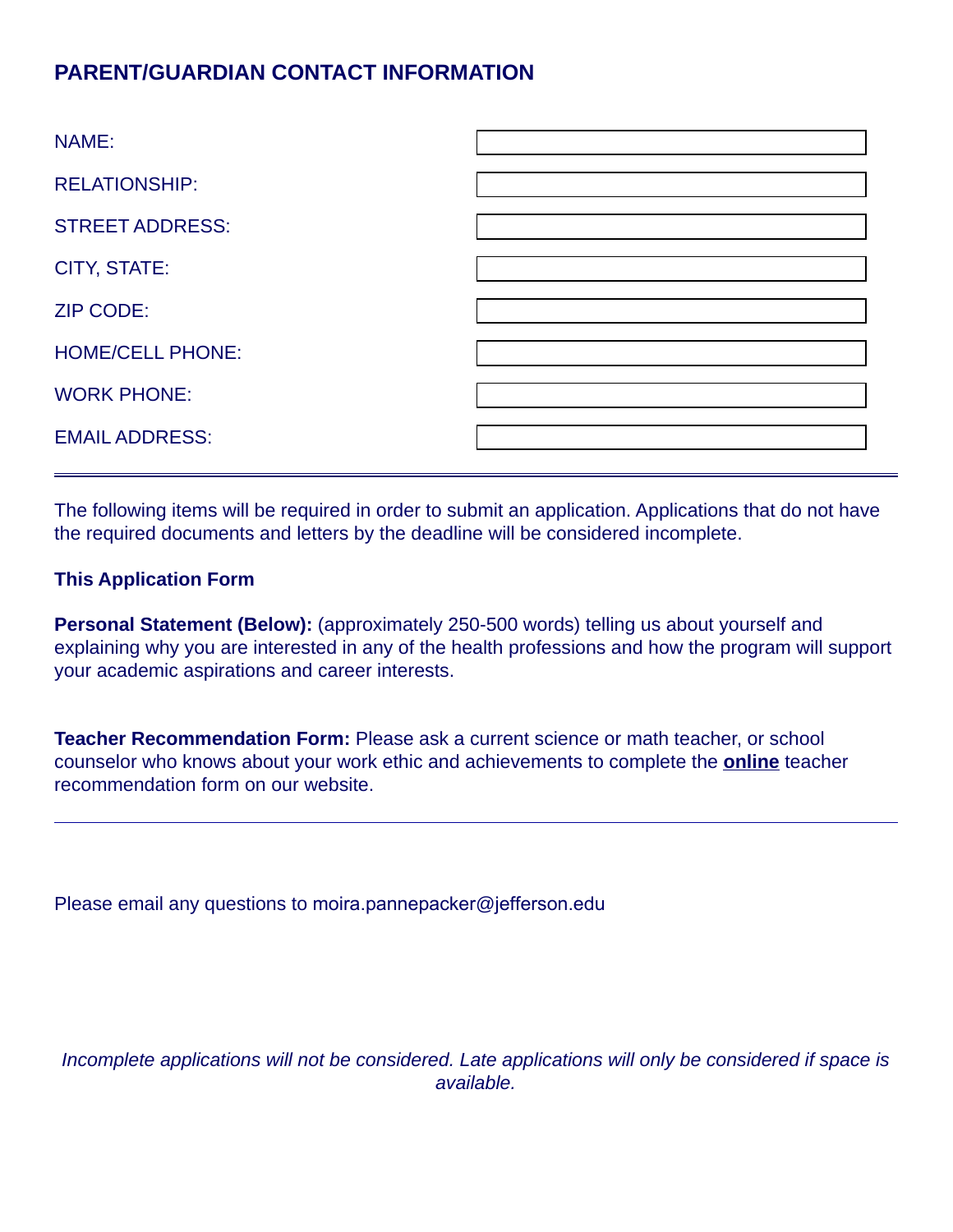## **PERSONAL STATEMENT**

Begin your statement (250-500 words) telling us about yourself and explaining why you are interested in a health field and the Future Health Professionals Program. The essay should also include your future educational and career goals.